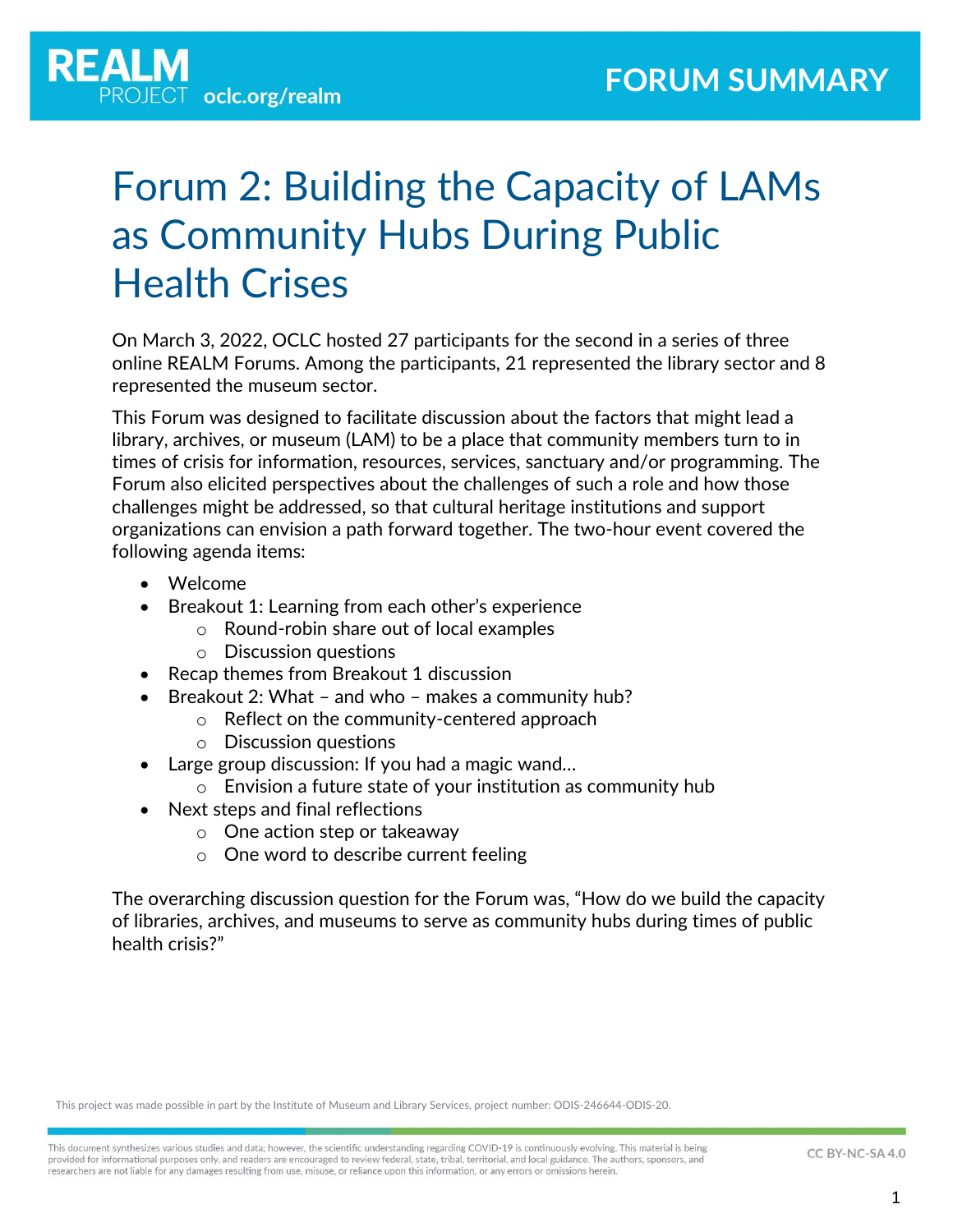

#### What makes a community hub?

In advance of the Forum, participants were invited to send three words that come to mind when they think of a community hub. The collected words and phrases submitted are shown here as a word cloud:

.Connecting Play Connected Partnership Helpful Accessible **Builders** ooperation Listening **Third-Place** Sharing **Restorative Flexible Trust Storvtellers** Catalyst Vital artners Convener ti-Generational Accessibilit SIVA Collaborator Learning Inspiring  $\Lambda_r$ Go-To-Place Restaurant Information-Center

While there is no one-size-fits-all approach, the basic elements of operating as a community-centered institution can be described as an ongoing cycle that includes the five stages shown in the following illustration. The resources needed and effort required for each stage may differ significantly across organizations; and times of crisis can create additional challenges. Forum participants were asked to reflect on their institution's community response during the COVID-19 pandemic, and how those actions and insights might shape future directions.

This project was made possible in part by the Institute of Museum and Library Services, project number: ODIS-246644-ODIS-20.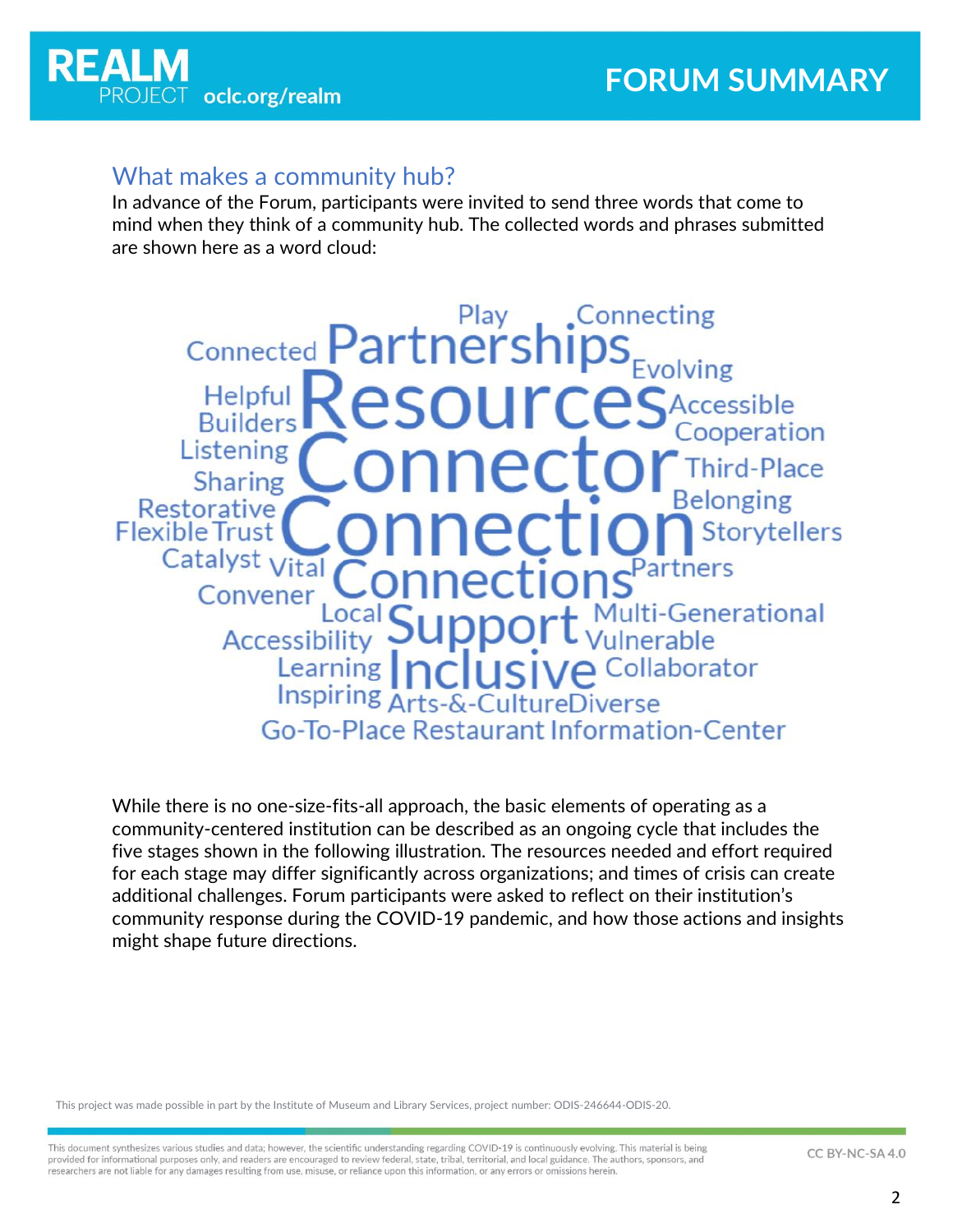

# **FORUM SUMMARY**



The following summary synthesizes notes from the two breakout discussions and the large group discussion.

#### Identify Communities & Their Needs

Participants described the local impact of the COVID-19 pandemic as being multilayered and unevenly distributed across their communities, with some groups being somewhat buffered from its effects, and others being pushed (or pushed further) into situations of urgent need . The situation called for using more than one method or source for identifying people's needs. Examples shared include:

- Community members who contacted the institution directly to ask for help
- Institution outreach to legislators and community members to identify needs and offer services
- Local government agencies and service organizations approaching the institution with information about a need, e.g., rental assistance, emergency funding, unemployment, mental health support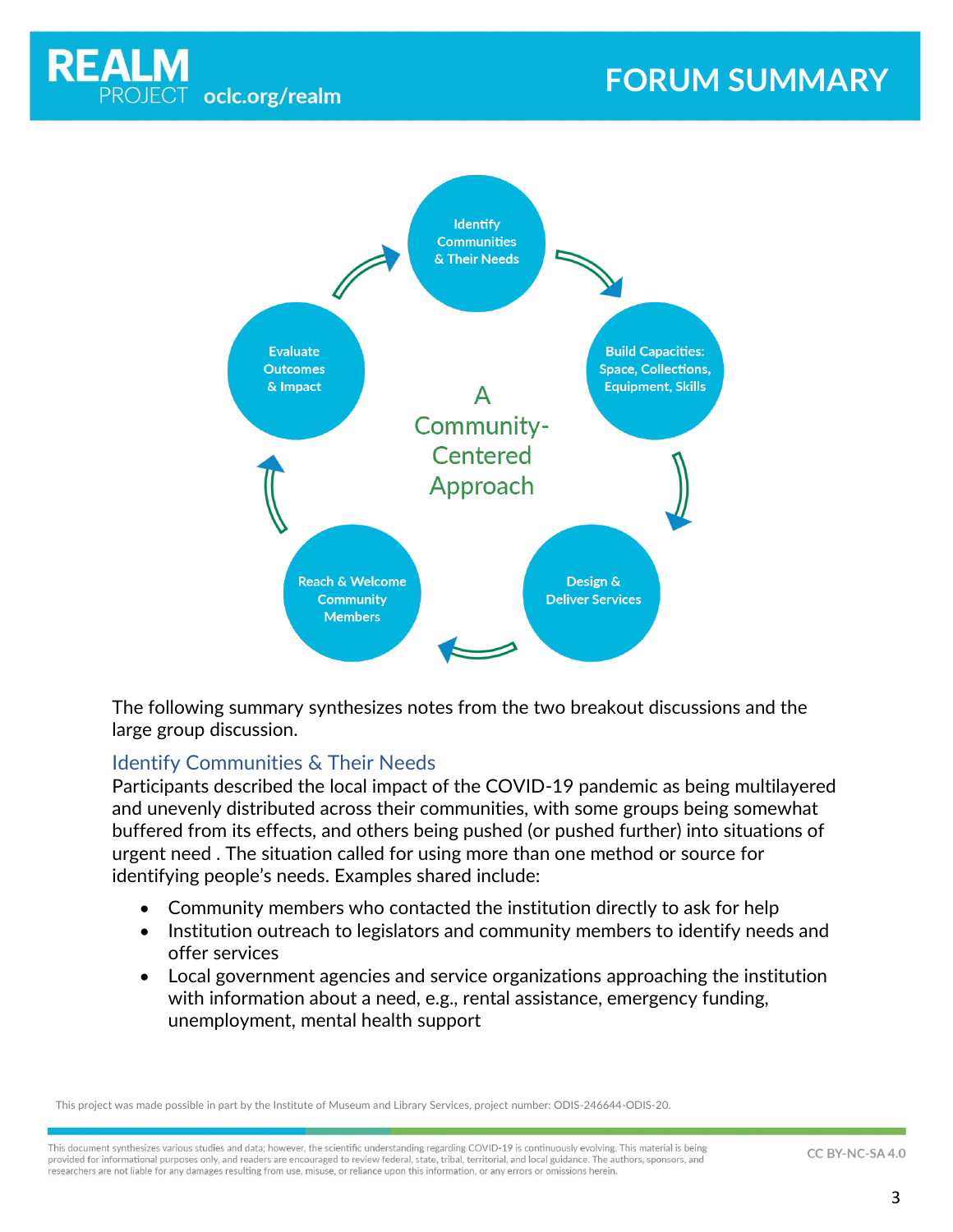- Staff who had previous experience supporting community members' applications for federal assistance and other emergency services in times of crisis; with staff anticipating these support requests, the institution was prepared to respond
- Staff observations of local demographic changes, such as a recent influx of new residents and a correlating increase in local housing costs, housing insecurity, and homelessness
- Hosting community conversations with a diverse range of community representatives.

Among the needs that were described by Forum participants:

- **Social connection and wellbeing.** While isolation became a necessary safety measure, especially in the first phase of the pandemic, participants were keenly aware of community members who had depended on their institution for a place to feel connected to others and feel a sense of place. Having access to nature, entertainment options, arts and cultural activities, and people to turn to for information and help is essential for combating feelings of loneliness, depression, and desperation. The feelings were mutual: staff missed seeing and interacting with community members, too; and some participants described staff who struggled with not having their work world to center their life around. Of note, new residents couldn't get to know their local library or museums, and children couldn't visit after school or on field trips.
- **Reduce barriers to access.** The impact of the digital divide showed itself in the numbers of people who were unable to "pivot" online. This included those who had no internet and were also not eligible for free pandemic internet services programs. School children needed technology and connectivity for virtual school, and government agencies were ill-equipped to conduct all services online or in a hybrid format. Library WiFi was often inaccessible when buildings were closed. As more community members were feeling economic stress and uncertainty as byproducts of the pandemic, museums' price of admission and library fines were viewed with greater concern.
- **Space to host essential community services.** Local elected officials needed meeting spaces; court systems needed rooms equipped to host virtual court. Health, legal, and social service organizations sought space for popup clinics.
- **Access to health and human services.** In addition to the healthcare needs directly related to COVID-19—testing, vaccines, for example—many communities experienced increases in food insecurity, housing insecurity, financial insecurity, limited access to fresh drinking water (as parks, schools, and public buildings were closed), increased opioid misuse, and inaccessibility of healthcare.

This project was made possible in part by the Institute of Museum and Library Services, project number: ODIS-246644-ODIS-20.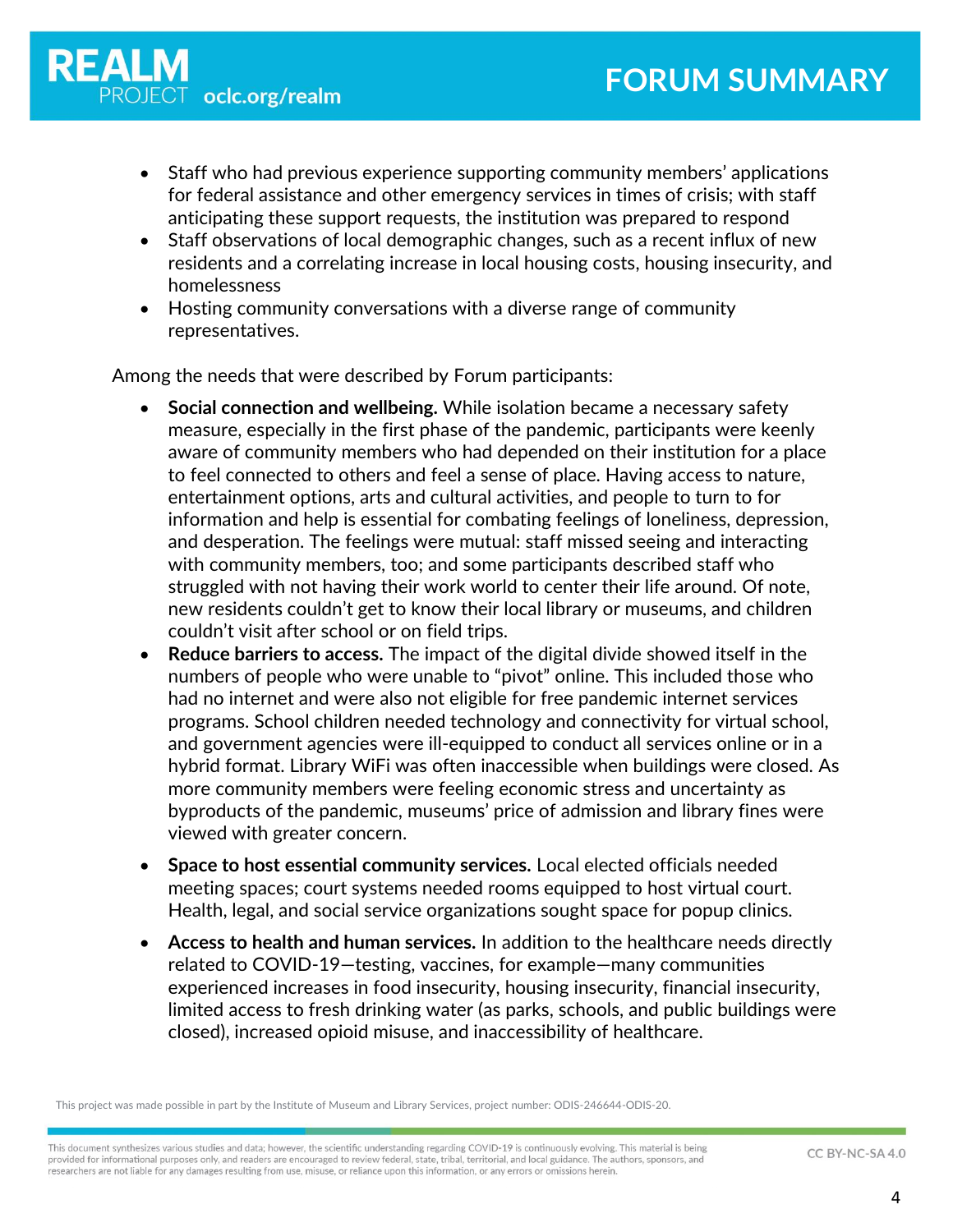• **Community health education.** Explaining the nature of viruses and pandemics. Building vaccine confidence in hesitant populations. Supporting schools and school-age children on health and science topics. Addressing the growing interest in topics related to environmental sustainability and the impact of climate change.

#### Build Capacity

Forum participants discussed where they were able to repurpose existing resources and where they needed to find new resources to have the capacity to adapt or expand operations, services, or programs in response to the COVID-19 pandemic.

- **Staff skills and expertise.** Some institutions took advantage of the disruption in day-to-day work to revitalize skills through professional development and training. Some institutions had previously expanded their expertise by bringing social workers or community health workers on staff. But there were examples of additional training and expertise that were introduced during the pandemic to support community services, including new outreach and engagement coordinators, Narcan training, and peer navigators. With the new funding opportunities, grant writing and fundraising—along with adopting outcomes based evaluation techniques—were mentioned as necessary additional skills. Supervisors also gained new knowledge and skills around managing staff in ways that incorporate the whole self and support mental and physical wellness.
- **Funding.** Many participants made use of federal grant funding, including IMLS CARES grants, IMLS Communities for Immunity grants, IMLS ARPA Outreach grants, and FCC Emergency Connectivity Fund grants. Participants were grateful for these timely financial supports and, for some, this was the first time they had applied for and received federal grants. Other projects were funded with state funds or through local philanthropic organizations.
- **Space and equipment.** Many institutions did more to use outdoor space, whether it was space they operated or other public space such as local parks or nature trails. Some institutions made improvements to their WiFi so that it could be accessed while the building was closed; and others expanded their inventory of mobile hot spots or laptops to loan to community members. Library parking lots became important real estate, e.g., for curbside pickup, mobile clinics, and WiFi services.
- **Partnerships.** Echoing themes from Forum 1, partnerships with local agencies and organizations were essential for extending and expanding services. Examples of partnerships included
	- $\circ$  *Government*, such as health, housing, wastewater departments; local law enforcement; city bus systems, legal system, and downtown ambassadors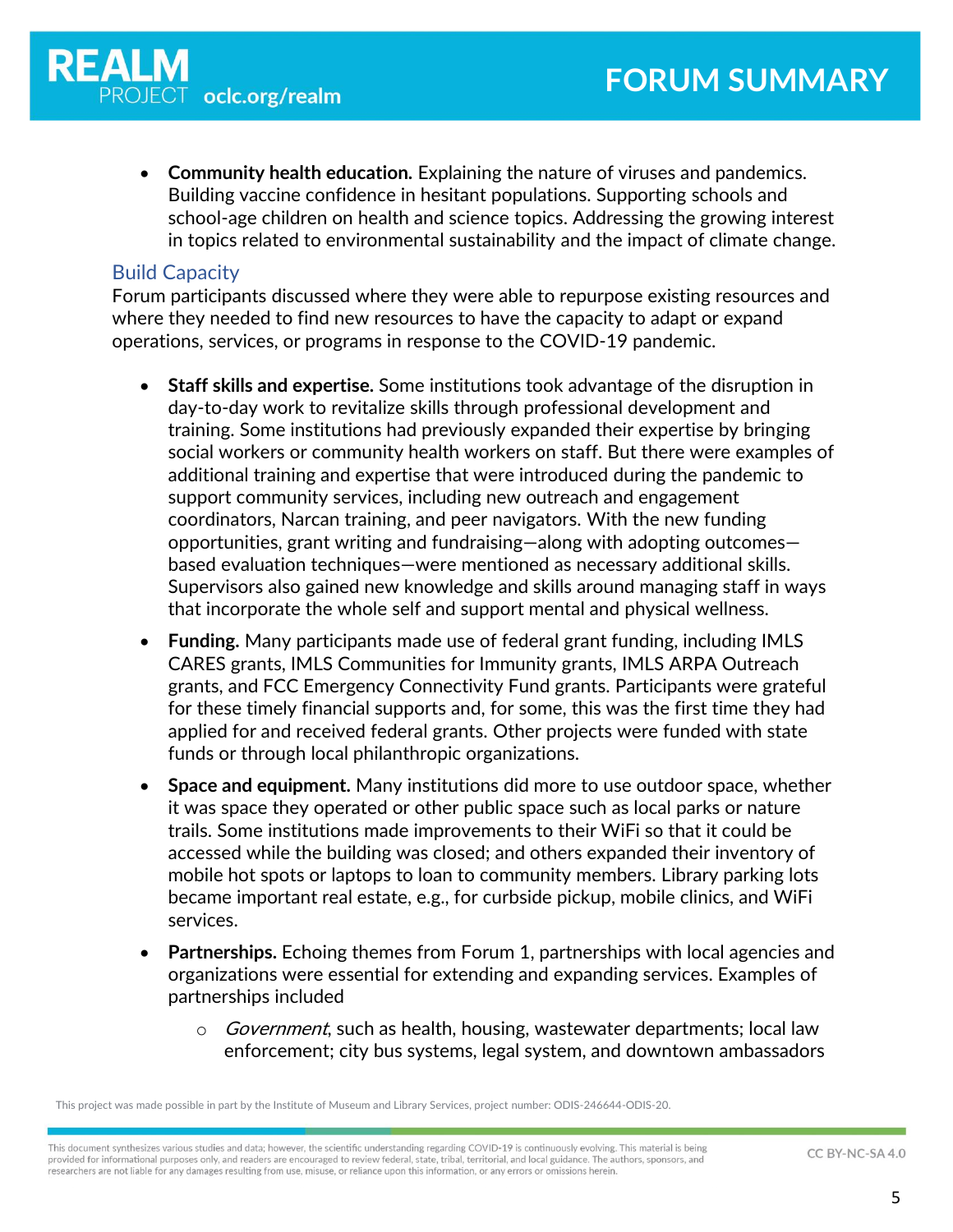- $\circ$  *Nonprofits*, such as food banks and other food insecurity organizations, harm reduction organizations, legal aid organizations, low-income community centers, women's centers, and advocacy organizations for African American and Tribal communities
- o Public and Educational Institutions, such as other public libraries and museums, K-12 and post-secondary schools
- o *Businesses*, such as senior centers and hospitals.

#### Design & Deliver Services

Recognizing the disruption in their ability to conduct normal operations, participants' institutions understood that the community still needed services, necessitating changes in their service design and delivery model to support those needs. Examples of these programs and services are listed here.

#### **Social connection and wellbeing.**

- Offer outdoor activities and play for kids and adults
- Teach outdoor learning programs, such as planting gardens, composting, beekeeping
- Co-design virtual reality experiences for teens
- Teach online art classes
- Host virtual art showcases, including artwork about the pandemic and featuring local artists
- Focus on social connection and wellbeing when planning events to support days of recognition, such as World Kindness Day, World Bee Day, Earth Day
- Respond to local tragedy with compassion kits, books and resources, memorial site
- Call people in the community who might be feeling isolated (elderly, living alone)
- More intentionally make time for conversations with people who came to the library
- Distribute mental health kits
- Host online journal for people to document their pandemic experiences

#### **Reduce barriers to access.**

- Offer mobile hot spots
- Install computers and internet in low-income housing community centers
- Offer Chrome books wired with WiFi
- Provide laptops to complete Census forms (outside, with WiFi)
- Boost WiFi access outside of building
- Add telephone-based services for people without internet
- Introduce free museum days or reduced admission for museum programs
- Eliminate library fines
- Increase language diversity of staff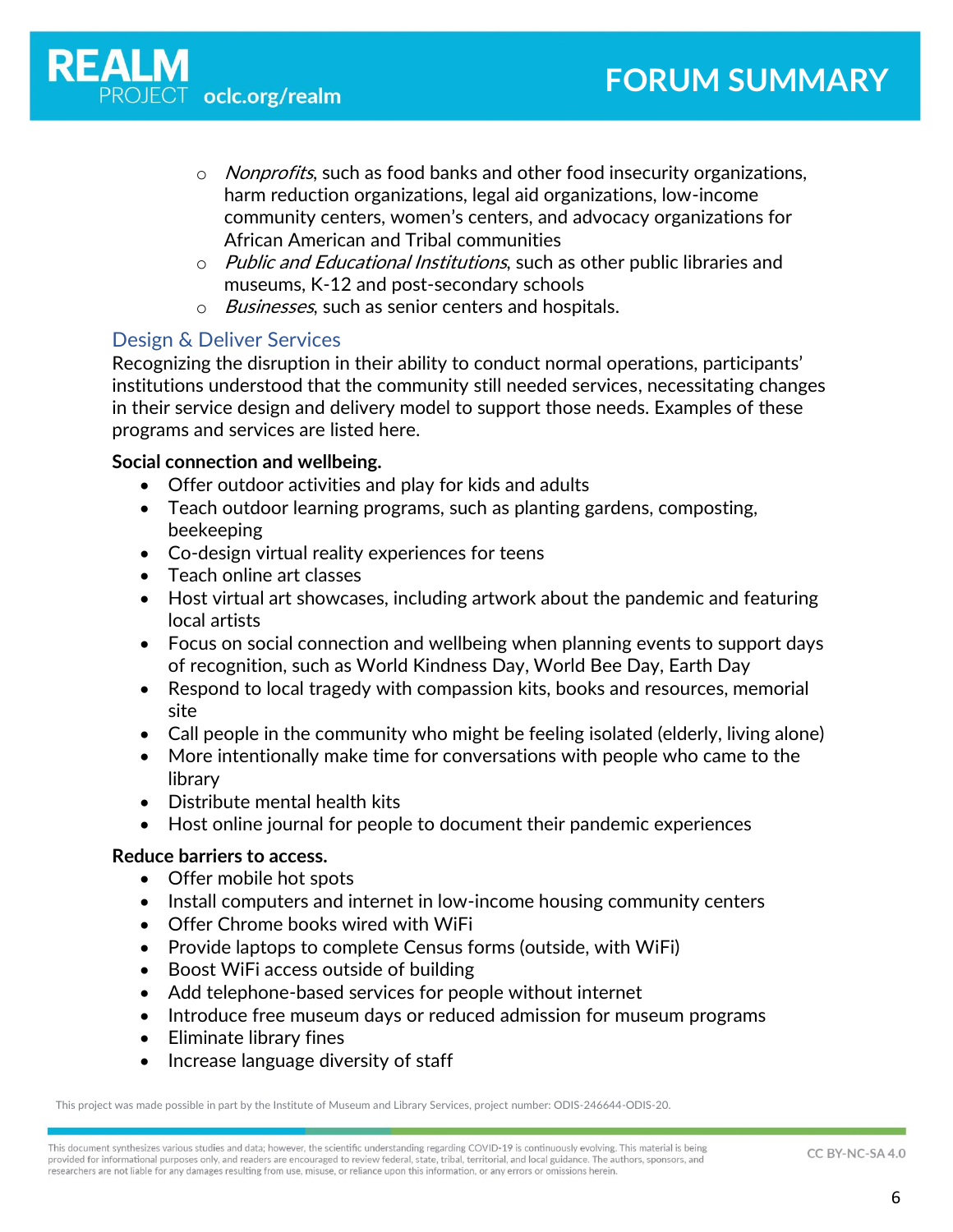

- Increase outreach to underserved communities
- Host telehealth stations in rural areas

#### **Space to host essential community services.**

- Mobile health van on site for low-cost checkups
- Legislators renting space for meetings
- Judicial system using space to host hybrid/virtual court calls

#### **Access to health and human services.**

- Food distribution and serving meals on site
- Distribute COVID-19 test kits
- Host vaccination clinics
- Increase distribution of drug disposal kits
- Work with harm reduction programs
- Distribute lists of community resources for people experiencing homelessness or other crises
- Distribute information resources on how to navigate SNAP and Medicare/Medicaid
- Install drinking water stations outside the building for free access

#### **Community education.**

- Educate people on green practices, composting, growing food
- Programs in response to increased local interest in nature, climate, and environmental sustainability topics
- Health and wellness information for rural residents
- Host vaccine confidence clinics for hesitant groups
- Display small library collections in low-income community centers, for people who could not or did not use e-collections or curbside pickup
- Distribute science kits with supplies for children in at-home school
- Exhibits on the history of pandemics and the field of virology
- Science exhibits and educational materials

#### Reach & Welcome Community

Participants described how public health and social justice inequities were made more visible through the pandemic and racial justice movement. For some, these events made it obvious that their institution needed to make changes to be inclusive of and responsive to all community members.

Many participants mentioned that their expanded services reached new people and put their institution on the radar of more stakeholders. Those that did food distribution found that the activity brought in people who hadn't been to the library or didn't know what it had to offer. Staff took the opportunity to inform them about other services as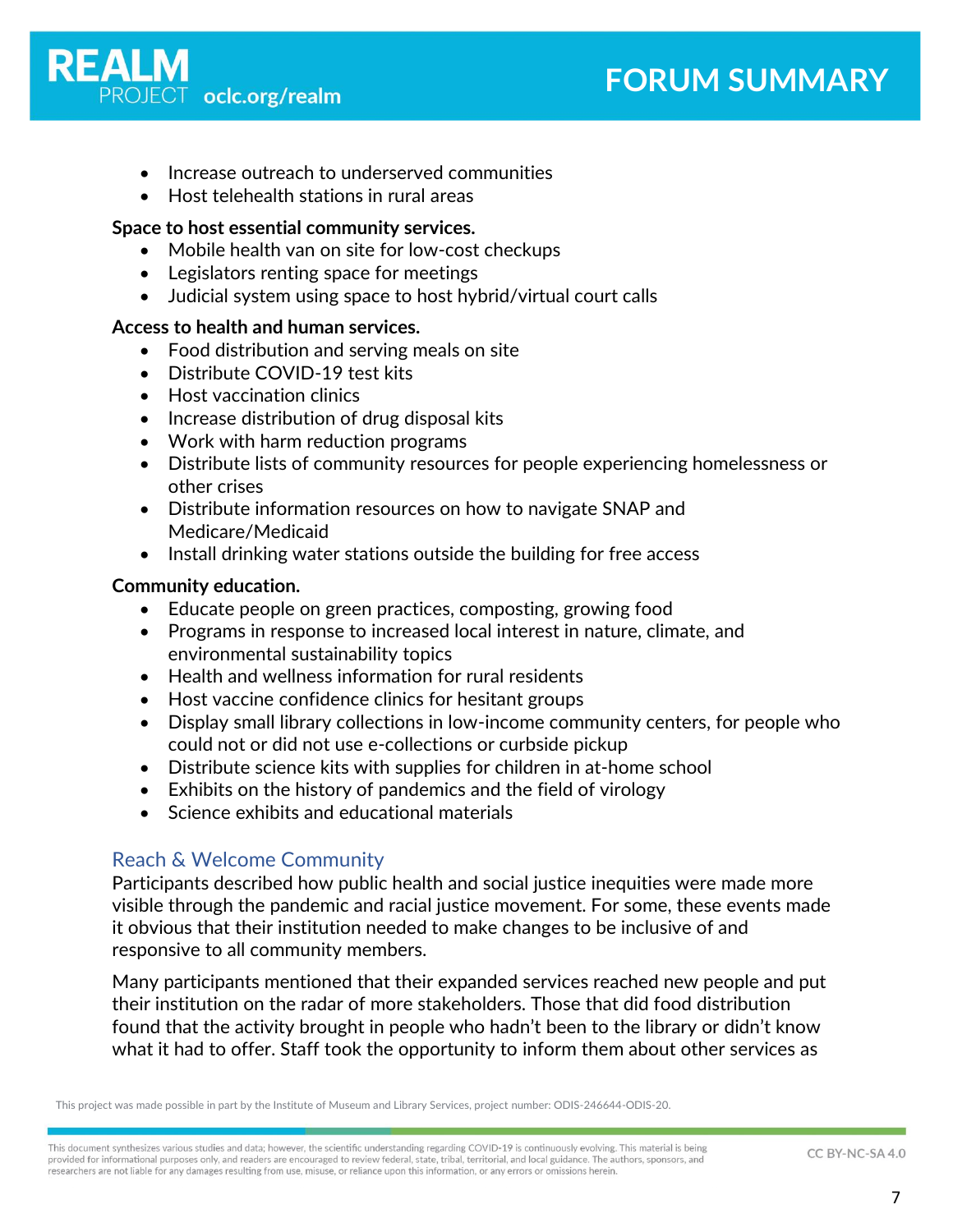well, and these community members realized that access to "knowledge" is broader than they thought. As more people sought out reading material and entertainment during stay-at-home conditions, e-collections brought additional new users to libraries.

Museums' new visitors included those bringing children who had grown to "museum age" during the pandemic. These families felt comfortable visiting spaces that had safety precautions in place.

Institutions that focused on improving the diversity of their staff and their outreach methods to be more welcoming to all reported reaching new community members as a result.

Some participants shared examples of adapting to user feedback as their institutions tried out new things. For example, a library that had been distributing activity kits for children attending virtual school removed the video components from the kit, in response to parents who wanted to reduce their children's screen time.

Another participant shared about the experience of hosting an event that failed to be inclusive of the perspectives and lived experiences of Black community members; this spurred the institution to rethink completely how they design their exhibitions and programs.

Some institutions that had eliminated library fines or introduced a free or discounted admission program decided to make those changes permanent because they were successful in reducing barriers for community members—both those new to the institution and already familiar with it.

However, many participants also described how they lost or severely strained relationships with some community members, especially those who did not agree with institutions' enforcement of safety protocols. Sensing that the experience had breached the two-way trust between staff and community members, some participants expressed concern about their ability to repair those relationships going forward. Additional details about this issue are described under Community in the next section.

# **Challenges**

Participants were asked to reflect on the challenges that their institution faced in the role of community hub. The responses centered around five areas: capacity, virtual life, community, staff, and decision making.

#### **Capacity**

- No storage facilities for fresh food at the library, so they could only distribute shelf-stable food.
- When the grant funding ran out, the programming stopped—it wasn't sustainable.

This project was made possible in part by the Institute of Museum and Library Services, project number: ODIS-246644-ODIS-20.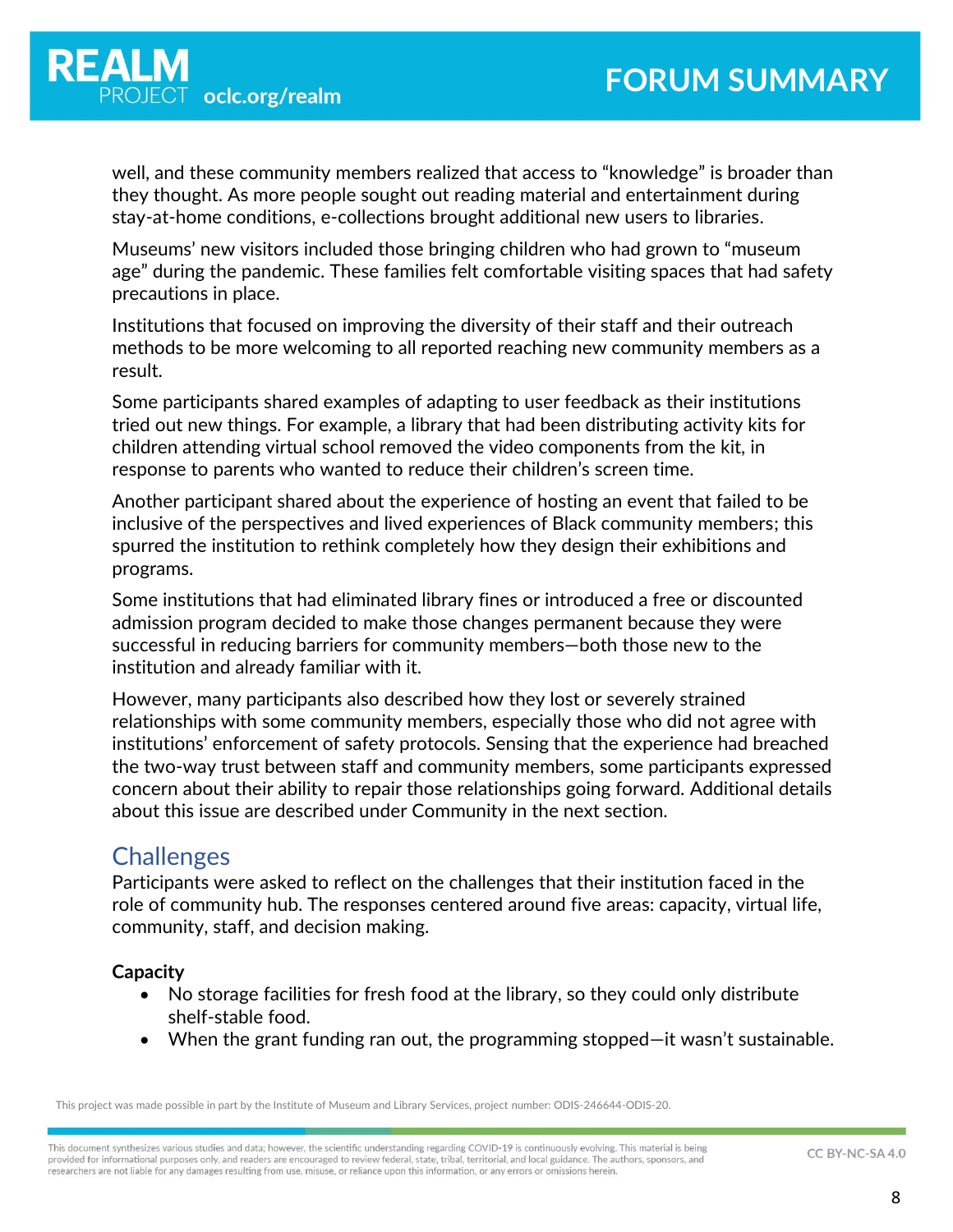- When COVID-19 variant surges hit the community, the library was the only one with testing supplies. The high demand for test kits took staff time away from other services.
- There wasn't time to put sustainable structures in place before reacting to the pandemic – just had to start "spinning plates."
- Staff are now so stretched and so expanded that they are over-extended.
- As the duration of the pandemic has lengthened, it has been more difficult to maintain the support services.
- Evaluating impact is important, but staff have no capacity to do it.
- There's been less time to be more thoughtful and thorough; have settled for "good enough."
- Outdoor space compromised by impact of wildfires the western regions; unable to use due to poor air quality from smoke.

#### **Virtual life**

- Struggles to build and maintain partnerships when interactions were limited to virtual.
- Difficulty forming bonds with new staff and partners when only meeting over Zoom.
- The shift to online brought some new people but also excluded others.
- Virtual story times became less popular over time, as "Zoom fatigue" set in
- Harder to understand the needs of all community members if you can only interact online; need to get out there and talk to them in person.
- Building closures meant that some people lost access to services—they fell through the cracks.

#### **Community**

- Political divisiveness and splintered attitudes around masks and other safety protocols; ways to bridge those gaps.
- Maintaining trust of community members.
- Changing demographics. People moved into the area with preconceived attitudes about institutions and without relationships with the local institutions. Some people moved to areas to avoid state or local government-issued mask mandates, and they did not appreciate institutions that had mask policies.
- Increase in housing costs and housing insecurity.
- Poorly designed efforts to document local racial justice activities. Forums that were not inclusive of Black voices.
- Reckoning with the awareness that there are communities that had been inadequately included, reflected, or represented by the institution, such as local history exhibits or programs.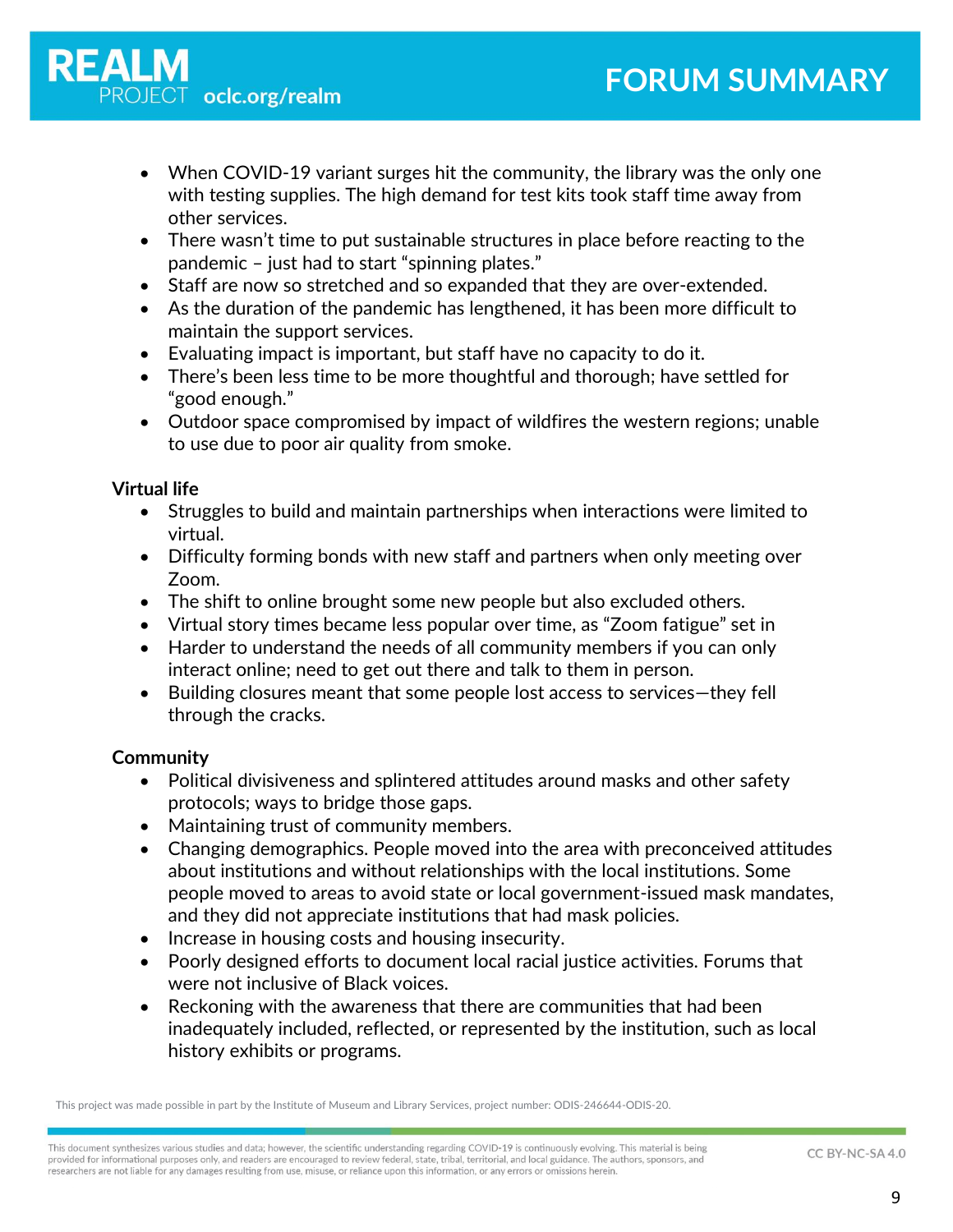

- Reluctance to survey community members during a combative and divisive time.
- With closed library and museum spaces, people miss out on having chance encounters with someone very different than they are.
- Children not being vaccinated reduced ability to be a hub for families with children. Need to rebuild with this population all over again.
- Staff of partner organizations feeling strained and stressed.
- Not having existing relationships with county organizations already in place.
- Dealing with aggressive, angry visitors.
- Changing from the tendency to talk only to people with similar worldviews.

#### **Decision-making/Policy**

- Struggles with our inability to say no or to stop doing things, to make room for new and improved services.
- Negotiating COVID safety policies among different actors that were following different guidelines: government, independent organizations, universities, schools, etc.
- Not letting the few but very loud voices drown out majority views when making policy and protocol decisions.

#### **Staff**

- Maintaining staff trust throughout decision-making.
- Some staff saw the additional or expanded services as contributing meaningfully to the community. For others, it was a mindset challenge to adapt to doing the expanded or new community services.
- Filling staff workdays when they can't do their job in the usual way due to closed buildings. Training was a solution for the first phase, but what to do after that was exhausted?
- Figuring out how to work effectively with partner organizations that have different ways of going about their work.
- Staff members who are new in the community; much harder to establish relationships with limited means for interaction.
- New hires during the pandemic who don't know what normal volume of business looks like; how will they cope if numbers return to their previous levels?

# Reflections and Insights

The breakout discussions elicited some thoughtful comments about what participants have observed from their experience as a community hub during these past two years.

#### **Community connection**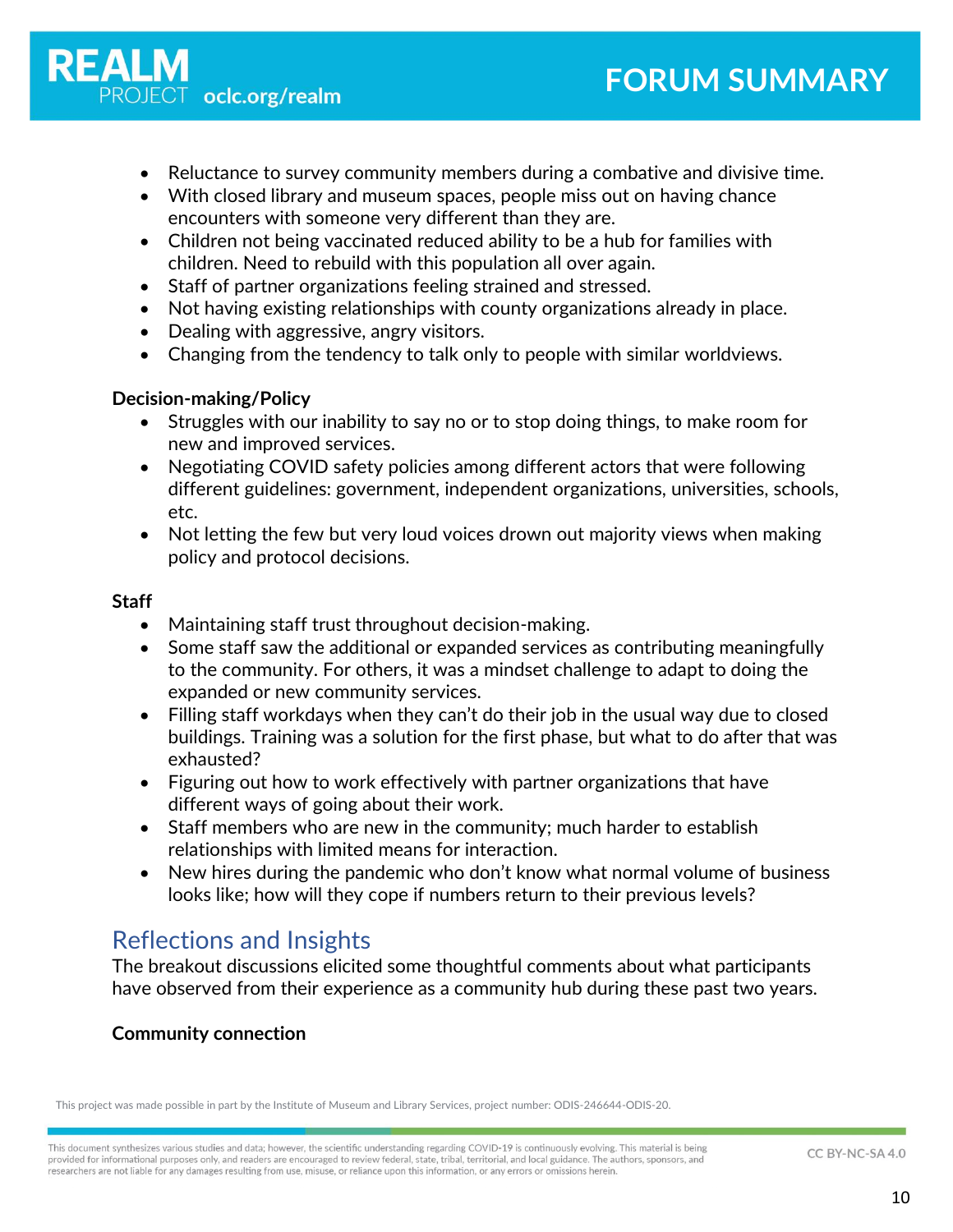Many spoke of looking for opportunities to maintain the connection with community members on different sides of the political divide. Participants saw outdoor activities as particularly helpful because masks weren't required outside, reducing the tension between those who had different views about masks as a safety measure.

Some reflected that it was important that they were able to share information resources about COVID-19 so that people could see the science- and fact-based information that was at the root of their institution's safety protocols. In some cases, this helped to diffuse tension or backlash against institution staff who had to enforce the protocols.

Some participants reported that their institution was motivated to better reflect the stories of more of the community, which includes expanding their understanding and awareness of all the communities that exist in their locale. This awareness was coupled with intensified efforts to listen to community members' experiences to gain insights about disparities, their past experiences with federal funding, and which services are and aren't working for them. Some participants expressed concern about whether their institutions would incorporate these improvements into standard practice or let them fall by the wayside.

Participants in communities that are experiencing significant population shifts mused about how their institutions can identify and respond to the rapidly changing community needs.

Relationships between organizations and between an organization and its community are key. Those that had such relationships in place could build on them to respond quickly (for example, one institution added content kits to meals already being distributed by other organizations). Those that lacked such relationships found them challenging to build amid crisis (for example, one museum's difficulty in documenting the Rally for Black Lives without already having strong connections to that community).

Participants stressed the importance of letting the community guide the priorities around which services and programs to offer, and to work with community members to cocreate solutions.

Several participants reflected on the changing demographics, attitudes, economies, and cultures in their communities. They hoped that their institutions could remain inviting "third places" for anyone and everyone to visit.

#### **Public perceptions**

Many participants found that local constituents broadened their views of their institution during the pandemic. Among the library representatives at the Forum, many reported that more local agencies now recognize the library as a valuable partner and community members have a new appreciation for the library, realizing they needed the library, especially when buildings first closed and services were most limited. Legislators, as well,

This project was made possible in part by the Institute of Museum and Library Services, project number: ODIS-246644-ODIS-20.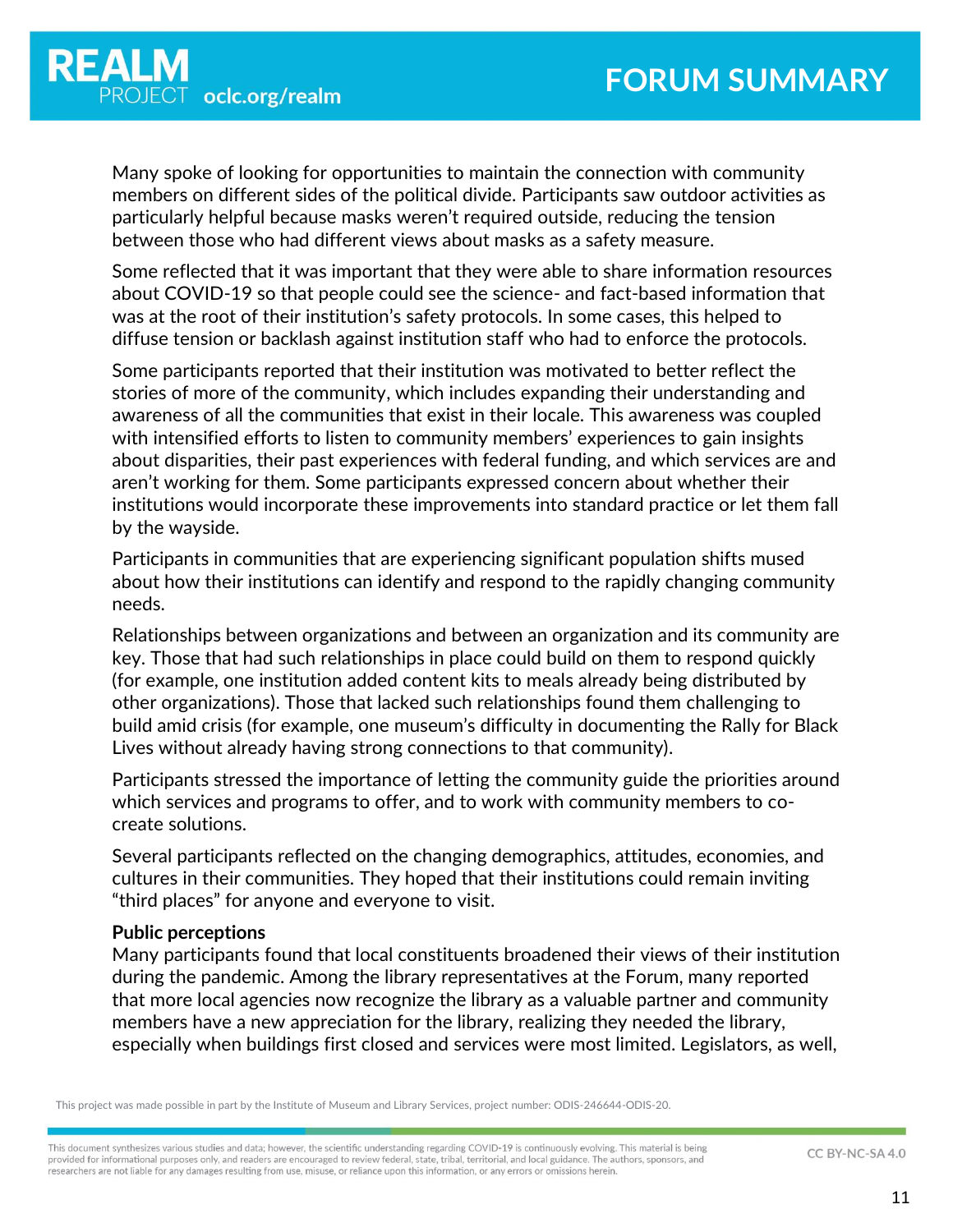have developed a greater awareness of the value of the library as a vital community resource.

There was additional reflection on how the shift in community members' attitude was an unexpected outcome of the pandemic. "Crisis can show what our organizations are capable of. What we offer and what we do can be considered part of leisure time, but when we help respond to crisis, it illustrates how necessary we are."

The perception of key stakeholders, especially local officials such as mayors and city managers, was seen as an opportunity area. Participants wanted these officials to be aware of the ways the institution was supporting community goals and helping individuals, but felt they needed support for how to communicate this so that it would resonate. They also recognized the importance of measuring outcomes that provide evidence of impact, but struggle to find the resources for this work.

Some noted the increased awareness of the digital divide that challenges the assumption that "everything can be done online." This led to a perception shift from "Why is the library here?" to "We need the library here!"—especially in discussions about digital inequities and broadband.

The perception of "open" shifted for both staff and community members. For libraries, the expansion of curbside, online, and other services allowed more people to see the library as "open" even when the building was not. For museums, many reported seeing themselves beyond the "four walls" and leaned more into virtual and outdoor programming. However, as buildings reopened, participants noted that many community members were excited to be back in those community spaces. And, while the newly revamped online services brought in new audiences and new opportunities for these institutions, some participants reported that they lost connections with older people as a result.

Participants from public libraries emphasized the value of the library as a public and democratic space—one of the few places where people from very different backgrounds and experiences still mingle together. With the growing divisiveness in communities, libraries are still a place where we can see one another as fellow human beings.

Libraries and museums help to build social connections within our communities. In this way, the physical spaces matter more than ever, even if the institution's presence is extended into virtual space.

Some participants expressed concerns about their institution's higher profile in the community, whether expectations had been raised to a level that would be difficult to maintain without additional operational capacity that extends beyond the crisis. One library participant explained, "We noticed a lot of holes in our capacities and tried to fill those. We have developed all these systems that people love—curbside and at the desk,

This project was made possible in part by the Institute of Museum and Library Services, project number: ODIS-246644-ODIS-20.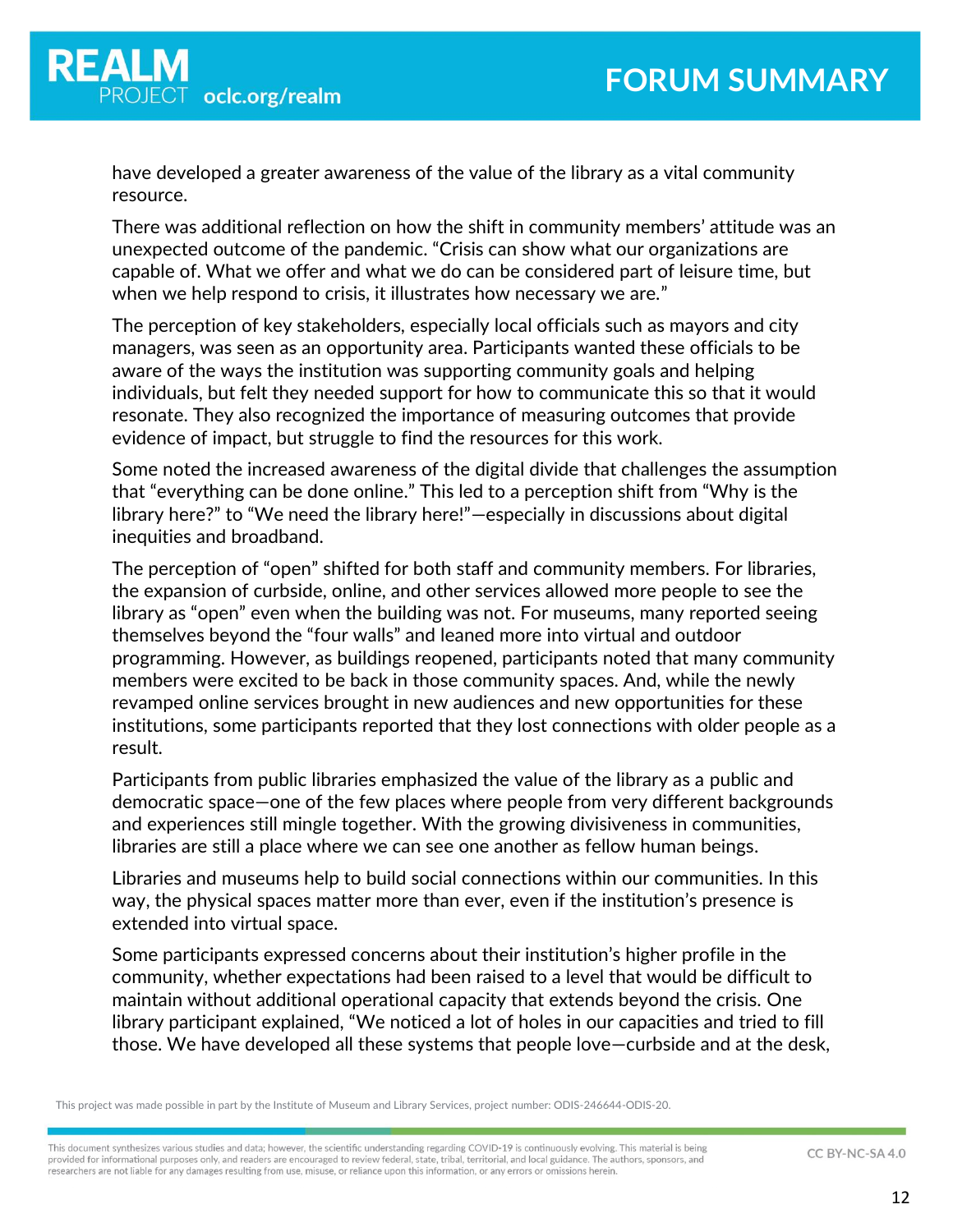online and virtual—while we are in the middle of the 'Great Resignation.' How do we keep doing more after the temporary funding runs out?"

#### **Proactive partnerships**

In addition to the importance of the services that are provided under normal circumstances, libraries and museums can also step in during crises and provide for needs usually served by others; for example, a library system providing meals for students during school closures to help alleviate food insecurity. Participants connected this with the practice of regularly documenting their institution's strengths and assets and proactively reaching out to current and potential partners to be sure they're aware of those strengths before a crisis hits.

Some saw partnerships as a way to avoid falling into the "do more with less" trap. "It's important to build partnership and collaboration so we're not all trying to do it ourselves—that's hard for our staff and a challenge to manage organizationally. Rather than building skills and competencies for staff to take on all these different roles, the best way is to develop strong partners."

#### **Shifting internal attitudes**

Some reflected on how they had learned to let go of some practices—such as library fines or focusing on the return of "library property—that no longer felt important in light of the needs of community members.

Others observed staff members' increased willingness to be involved in community activities and outreach and stronger feelings of connection to the community: "We are all in this together." Some participants said they felt their institution was inclined to do more health-related projects going forward.

Some participants expressed the hope that their institution's staff and stakeholders now see the importance of thinking beyond the building when designing programs and services, so that if physical space is unavailable for a period of time, the institution is not in danger of being forgotten altogether. "We need to be thinking about buy-in from our stakeholders—board members, and other people who have been engaged with us for a long time—to get them to come with us in this new direction." Others viewed their experience with adaptation during the pandemic as proof that they had been limited in its thinking about the institution's potential by fusing it's brand and identity with the physical space. Extending that identity into its activities in schools, community centers, outdoor settings, and virtual space opened up a new world of possibilities for what being "hub" looks like.

Some reported an even more "seismic shift" in their institution's understanding of its role in the community as a result of COVID-19 and the social justice movement. They

This project was made possible in part by the Institute of Museum and Library Services, project number: ODIS-246644-ODIS-20.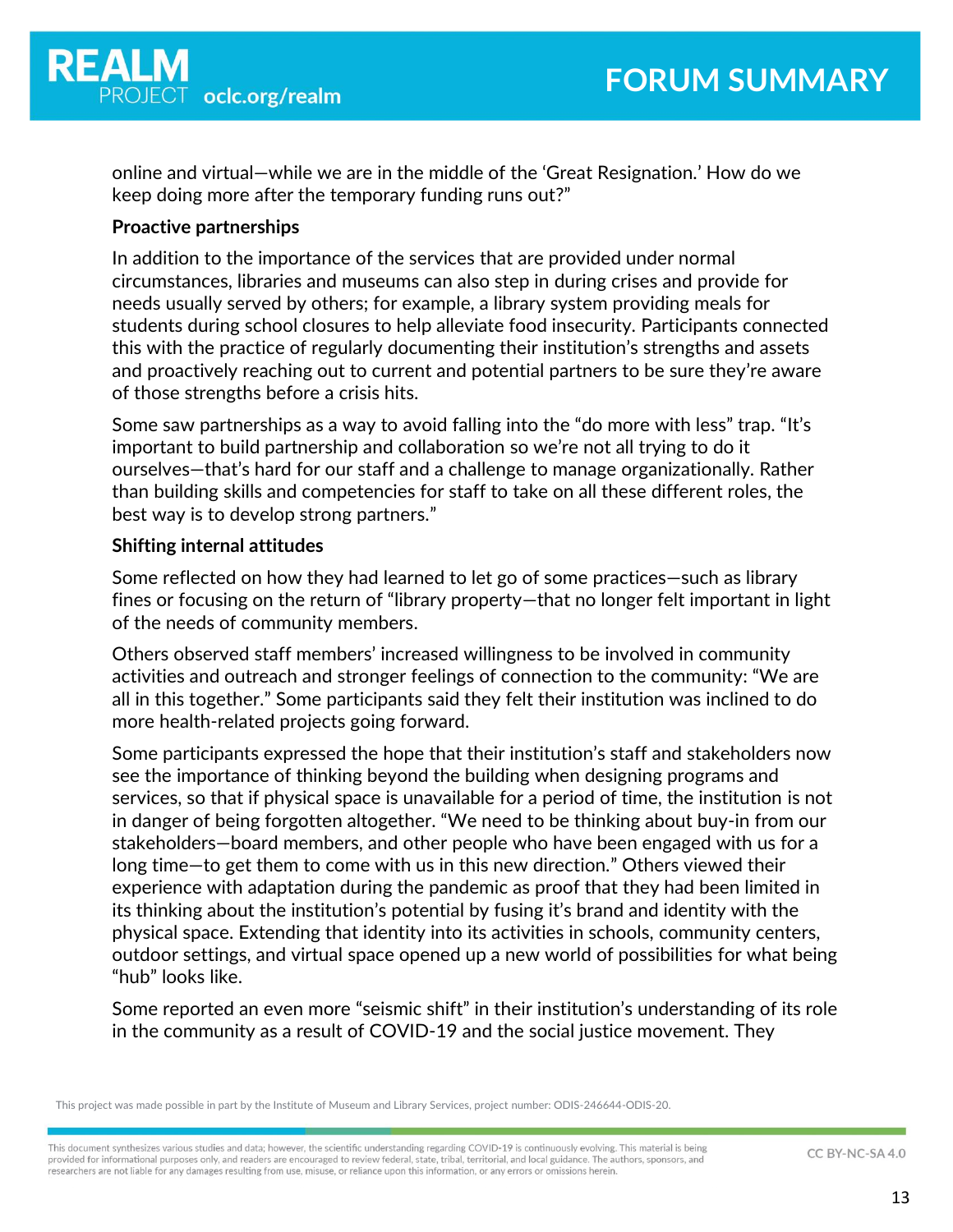described staff and leadership who were completely rethinking programs, partnerships, outreach, and operations to build on its strengths as a community hub.

Some reported that the pandemic-related service reduction gave them more time to pursue grants and projects that they would not have had time to do otherwise. They would like to figure out how to make time for these activities during standard operation circumstances, if the requirements for requesting and executing a grant are not too onerous.

Others discovered ways to work and serve their community in virtual formats that they never would have considered before. They are now envisioning what virtual jobs would look like in the longer term.

Staff mental health and wellbeing was foremost in many participants' minds even when talking about community-centered approach. People managers had learned that healthy staff are required for building healthy communities. New or improved practices mentioned included frequent staff check-ins, mindfulness exercises, encouragement to take time off for mental health and wellness, providing time for training and professional development, and encouraging staff to find other things than work to keep them grounded and fulfilled.

Staff safety took on new dimensions as well. Managers found that staff were less anxious when they did not feel forced to comply with a mandate but, instead, had some element of choice. For example, in communities that had eliminated a mask mandate, staff wanted to feel assured that they could wear a mask if they wished.

Participating in the Forum discussion itself led some to an in-the-moment realization of the value of such conversations. They expressed appreciation for opportunities to meet colleagues working in other states, hear what they've been through, and compare notes. They observed that such sessions also provide space to step back, reflect, and take a break from daily operations.

## Waving Our Magic Wand

When asked to envision a positive future for their institution's role as community hub by "waving a magic wand" to eliminate barriers to the outcome, responses reflected changes in attitudes, actions, and results.

**Think outside the building, involve the community in all that we do.** Envision the library as a 24/7 community project not restricted to anyone or any space. Challenge the ways we have always done something. Don't lose the expanded vision we gained throughout this experience. We are community-based, we are community educators—embrace that role whole-heartedly. We are seen as the experienced community leaders that we are.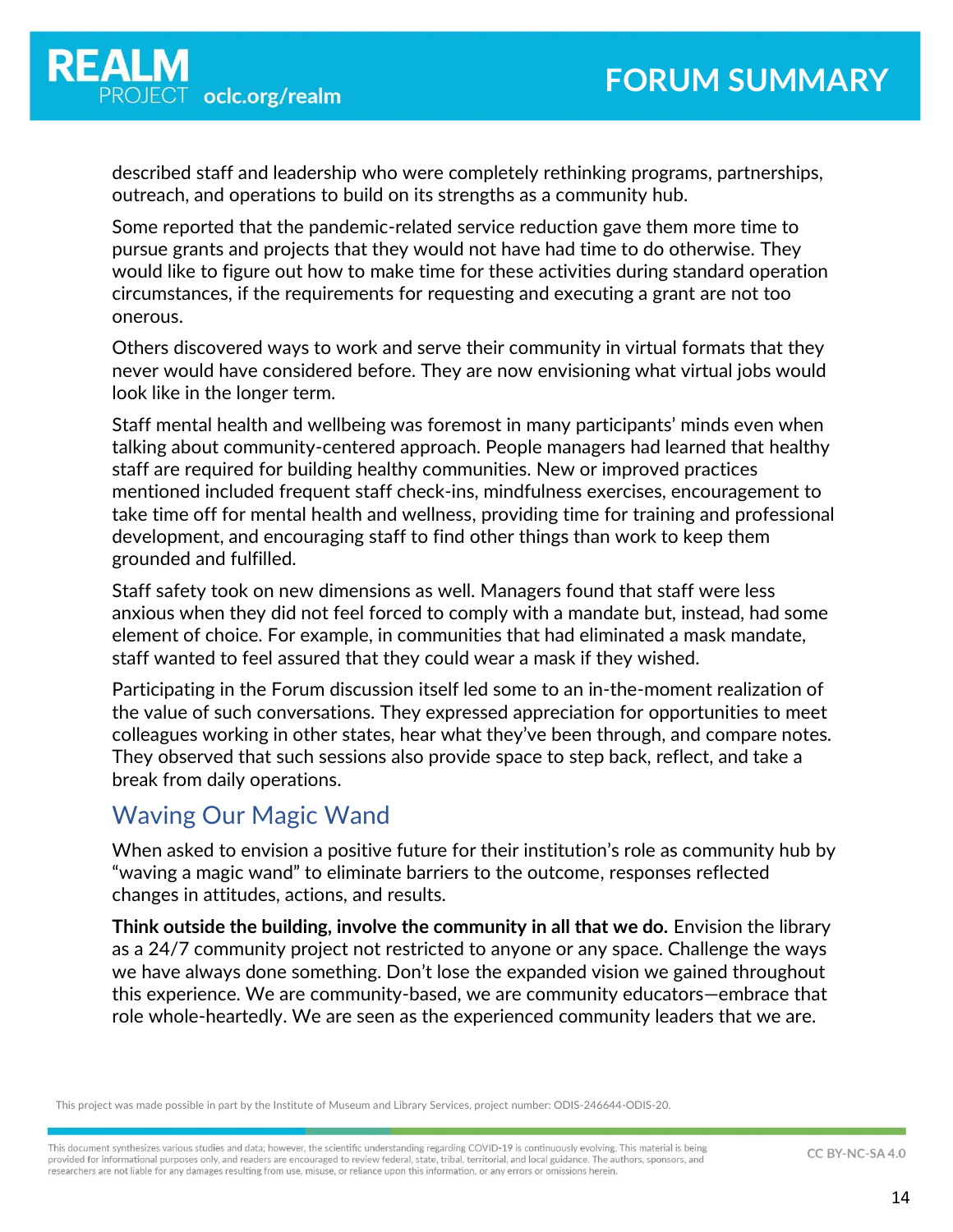

**Be a place where everyone feels their experiences are reflected and shared, and where they feel they can come and share their experiences with others.** Our hope is that when people are in our space, they can understand their community better.

**Remove the divisiveness that has made these times so much more challenging.** Divisiveness is pervasive, but we saw the local community unite when a tragedy occurred, so we know it is possible.

**Saying no to say yes.** As a profession, we are not good at letting go. Give ourselves the grace and permission to let go of some programs so we can strengthen and continue the new things. Don't be stretched in too many different directions; we need sustainable operations.

**Remove barriers to funding and partnerships.** Align partnerships so that we can partner more easily, do more, and do it more sustainably. Understand, measure, and value outcomes and impact rather than outputs. Simplify the grant awarding and administration process to decrease the burden on under-resourced institutions. Take risks and have bold conversations with funders—convince them to invest in organizations rather than projects or programs.

### Next Steps

The REALM project team is using the input from these discussions to document recommendations for future projects or initiatives that can help build the capacity of LAMs to serve as community hubs in times of crisis. That documentation will be part of the final set of outputs for the project.

The summary of the Forum will be discussed with the REALM Executive Project Steering Committee and Joint Working Group in April 2022. The final version of this summary will be circulated to those stakeholders, Forum participants, and posted to the REALM website.

# Forum Discussion Prompts

Breakout 1: Learning from each other's experience

- Share a brief example of something your institution or organization did in response to a need surfaced during COVID-19.
- Did the experience shift internal or external perceptions of your institution's role in the community? In what way and by whom?
- Did you or your institution learn something new about your community during this experience?